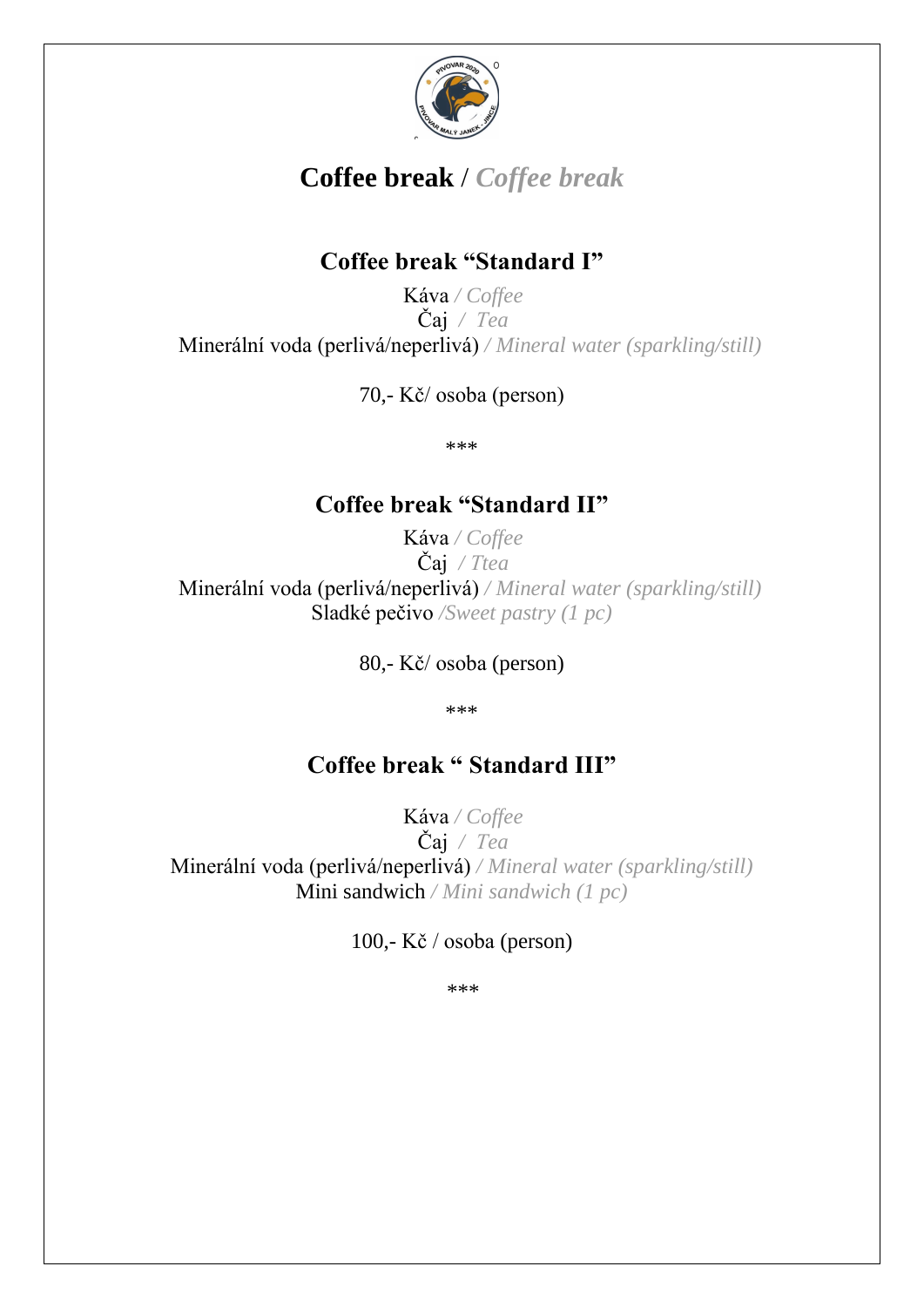#### **Coffee break "Standard IV"**

Káva */ Coffee*  Čaj */ Tea*  Minerální voda (perlivá/neperlivá) */ Mineral water (sparkling/still)*  Čerstvé krájené ovoce */ Fresh fruit* 

110,- Kč/ osoba (person)

\*\*\*

### **Coffee break "Standard V"**

Káva */ Coffee*  Čaj */ Tea*  Minerální voda (perlivá/neperlivá) */ Mineral water (sparkling/still)*  Mini sandwich (1 pc) */ Mini sandwich (1 pc)*  Zelenina */ Vegetables* 

115,- Kč/ osoba (person)

\*\*\*

#### **Coffee break "VI"**

Káva */ Coffee*  Čaj */ Tea*  Minerální voda (perlivá/neperlivá) */ Mineral water (sparkling/still)*  Sladké pečivo (1 pc) */ Sweet pastry (1 pc)*  Mini sandwich (1 pc) */ Mini sandwich (1 pc)* 

120,- Kč/ osoba (person)